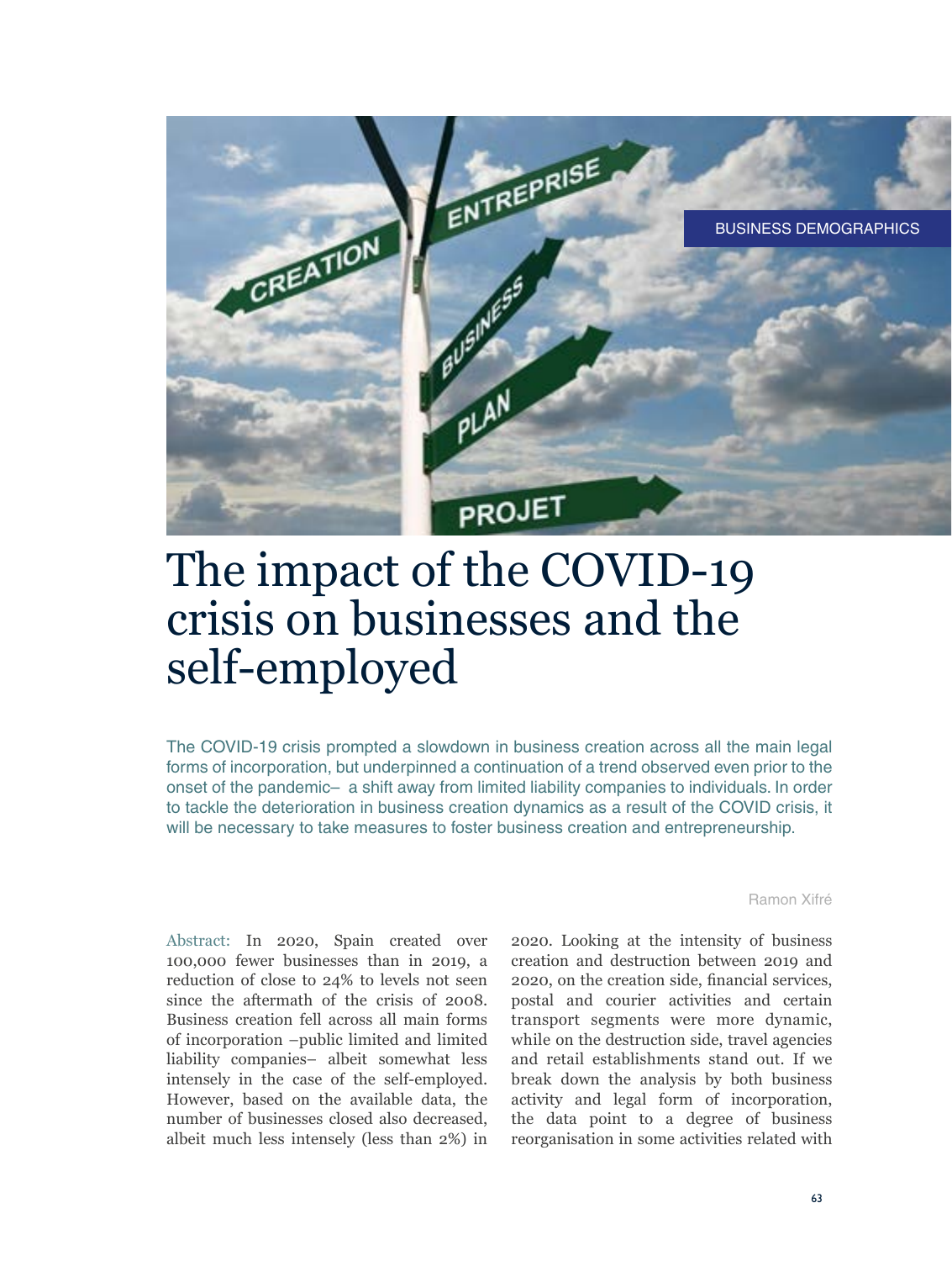construction, with the number of incorporated enterprises declining and the number of selfemployed professionals increasing. More broadly, in addition to pandemic-related factors, the figures reveal the continuation of a trend observed before the pandemic– 2008 marked a shift in the most dynamic type of business format, away from limited liability companies to individuals, a trend that continued in 2020.

## Introduction

The Spanish economy, like most of the world's economies, is in the midst of a recovery from the COVID pandemic that has been abruptly truncated by the ramifications of Russia's invasion of Ukraine (Torres and Fernández, 2022).

This paper attempts to analyse the impact of the pandemic, specifically its impact on Spain's business fabric, covering both corporate enterprises (public limited companies and limited liability companies) and individuals (self-employed professionals). The work presented here is based on the most recent data available in the National Statistics Institute´s (INE's) central companies database, known in in its Spanish acronym as *DIRCE,* which runs through year-end 2020.

This paper represents an update of previous analysis published not long after the onset of the COVID crisis (Xifré, 2021) for which it was not possible to capture, due to a lack of updated *DIRCE* data, the direct impact on business demographics. It also provides an update, using post-COVID data, of two previous pieces of analysis that likewise centred on data gleaned from *DIRCE* (Xifré 2016, 2019) and can be read in conjunction with other papers with more of a policy focus that make proposals for fostering entrepreneurship in Spain (Huerta Arribas, Nogales Cinca, Salas Fumás, 2021).

The paper first analyses the business creation and destruction flows and the stock of active businesses on aggregate by form of incorporation. We then break that analysis down further, looking at the data by form of incorporation and core business. Lastly, we present our conclusions.

## Aggregate analysis

Exhibit 1 provides the trend in business start-ups and closures (including all forms of incorporation) as of December 31st, 2020, between 2000 and 2020. That analysis reveals three distinct phases. In the first, between 2000 and 2007, the period prior to the global economic and financial crisis, business creation significantly outnumbered business destruction. Between 2009 and 2013, the number of businesses clearly contracted. The universe of businesses began to register net growth once again from 2014, albeit less intensely than during the first period, which was interrupted in 2020 by the COVID crisis, with the number of businesses created falling significantly from 2019. Having created 423,837 businesses in 2019, Spain created just 321,749 in 2020, *i.e.,* over 100,000 fewer, which is equivalent to a reduction of 24% and puts the number of new businesses back at the level last seen in the wake of the economic and financial crisis.

Exhibit 2 breaks down the net additions (new businesses less closures) by legal form of incorporation (self-employed, public limited company, limited liability company and other types of enterprises) over that same timeframe. That breakdown shows how the contraction in the number of businesses in 2020 was observed across the board. Such

" Having created 423,837 businesses in 2019, Spain created just 321,749 in 2020, *i.e.,* over 100,000 fewer, which is equivalent to a reduction of 24% and puts the number of new businesses back at the level last seen in the wake of the economic and financial crisis. "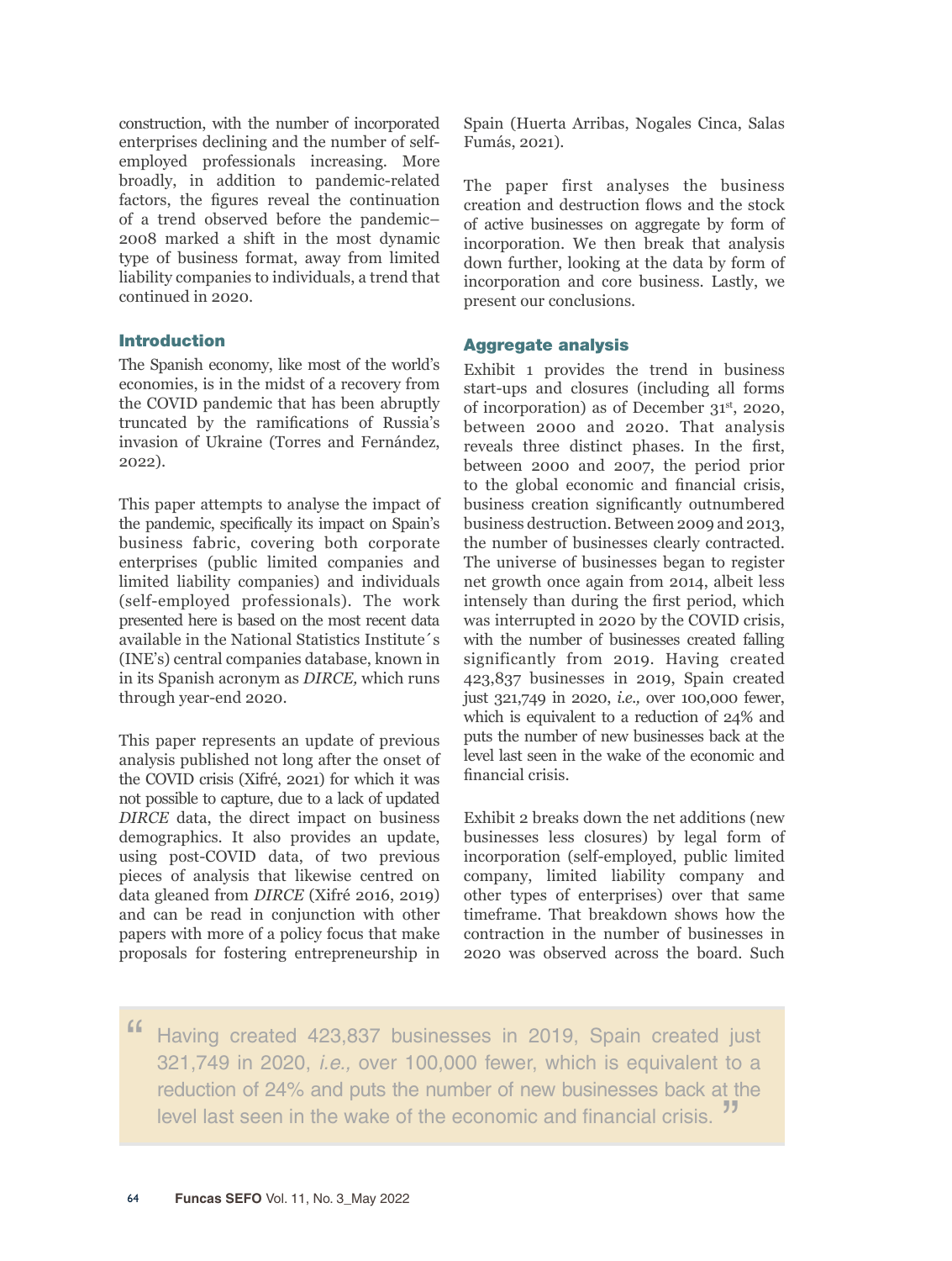

widespread business destruction had only ever taken place previously in 2009, 2011 and 2012. In the other years marked by net business destruction (2008, 2010 and 2013) other types of enterprises (such as cooperatives, partnerships or limited partnerships) and

even limited liability companies (in 2013) sustained net growth. Elsewhere, Exhibit 2 also reveals a shift in the type of enterprise sustaining the biggest variations, from limited liability companies (which in 2000-2007 saw their numbers increase significantly) to

# Exhibit 2 **Net new businesses over the course of the year by legal form of incorporation**



*Source: INE (DIRCE).*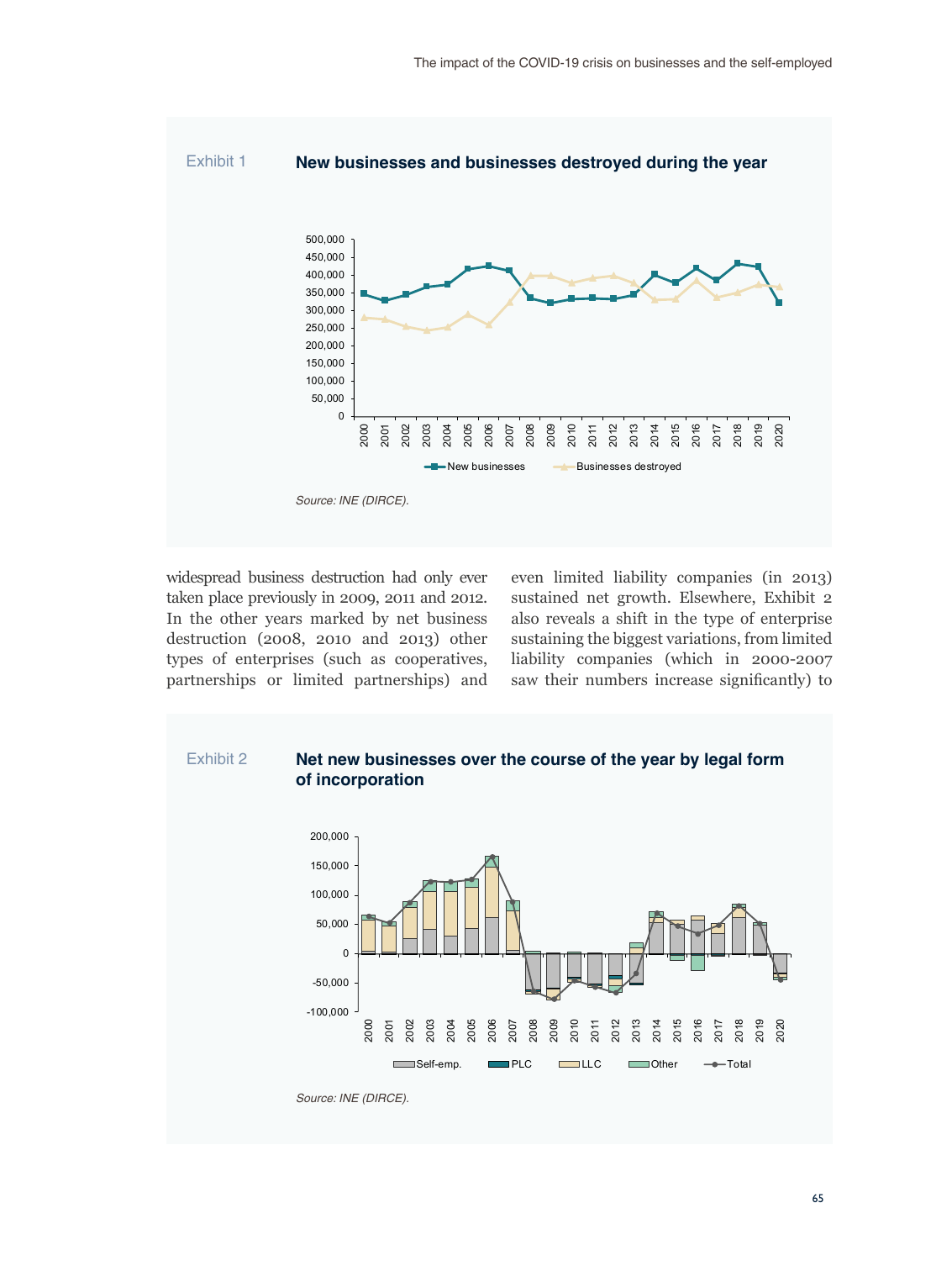" On the creation side, the most dynamic type of enterprise has gone from being the limited liability company in the first two years of the series to self-employed professionals since 2008.

the self-employed (whose ranks contracted after 2007 albeit recovering strongly after the financial crisis).

Table 1 provides the movements in the number of start-ups and closures and in the stock of active businesses between 2019 and 2020 by business type. The number of start-ups declined across all forms of incorporation. However, the number of public limited companies and other types of enterprises that closed increased as expected but the number of self-employed professionals and limited liability companies that went out of business in 2020 decreased by comparison with 2019.

The relative dynamism in self-employment relative to incorporated enterprises is likewise evident in Exhibits 3a and 3b, which show the rates of business creation (businesses created over total businesses) and destruction (businesses closed over total businesses).

On the creation side (Exhibit 3a), the most dynamic type of enterprise has gone from being the limited liability company in the first two years of the series to self-employed professionals since 2008. The creation of public limited companies has been more stable, declining clearly between 2000 and 2017, but registering strong growth in 2018. In all three types of businesses, the rate of creation fell in 2020, most notably in the case of the self-employed (whose rate of business creation fell from 16.1% in 2019 to 11.5% in 2020, to near the series low of 10.4% in 2008).

As for business destruction (Exhibit 3b), those rates have consistently been higher among the self-employed relative to the other types of enterprises. The evolution of business destruction for all three categories was largely similar between 2000 and 2020, with no major changes in 2020 other than in the limited liability category, where the rate of destruction narrowed (from 8.3% to 7.4%).

To wrap up the aggregate analysis, Exhibit 4 provides the number of companies active as of January 1<sup>st</sup> each year with respect to 2008. That analysis shows how public limited companies have been consistently on the

## Table 1 **Change in new businesses and businesses closed and in active businesses, between 2019 and 2020, by form of incorporation**

|                                 | New businesses  |                 |                          |                 | <b>Businesses closed</b> |                          | <b>Active businesses</b><br>(at Dec. 31st) |                     |               |  |
|---------------------------------|-----------------|-----------------|--------------------------|-----------------|--------------------------|--------------------------|--------------------------------------------|---------------------|---------------|--|
|                                 | 2019            | 2020            | <b>Change</b><br>$(\% )$ | 2019            | 2020                     | <b>Change</b><br>$(\% )$ | 2019                                       | 2020                | Change<br>(%) |  |
| Total                           |                 | 423,837 321,749 | $-24.1$                  | 372.856 366.548 |                          | $-1.7$                   | 3,404,428 3,366,570                        |                     | $-1.1$        |  |
| <b>Public limited companies</b> | 297.608 218.867 |                 | $-26.5$                  | 248.311 251.643 |                          | 1.3                      | 63.456                                     | 60.510              | $-4.6$        |  |
| Limited liability companies     | 2.511           | 1.813           | $-27.8$                  | 4,595           | 4.171                    | $-9.2$                   |                                            | 1,143,625 1,134,632 | $-0.8$        |  |
| Self employed                   | 94.875          | 79.397          | $-16.3$                  | 95.258          | 84.066                   | $-11.7$                  |                                            | 1.899.810 1.879.120 | $-1.1$        |  |
| Other forms of incorporation    | 28.843          | 21.672          | $-24.9$                  | 24.692          | 26.668                   | 8.0                      | 297.537                                    | 292.308             | $-1.8$        |  |

*Source: INE (DIRCE).*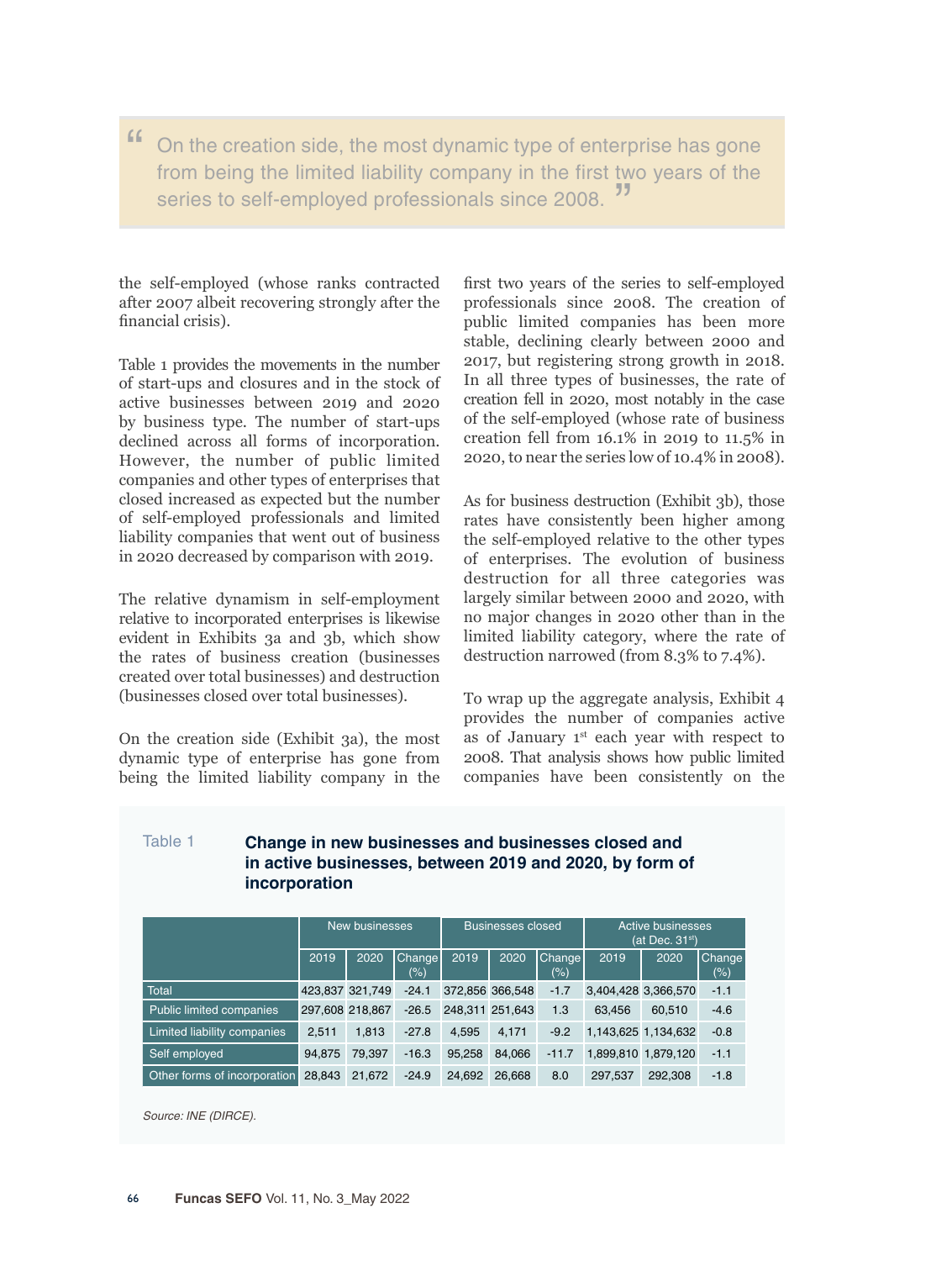

wane since 2000. The number of active selfemployed professionals has passed through three distinct phases: Growth between

2000 and 2008 and then again between 2015 and 2020; contractions between 2009 and 2014. In the other two types of enterprises,

" In the activities related with the construction sector, the number of businesses decreased, but the number of self-employed actually increased, indicating a degree of restructuring between the types of incorporation.<sup>"</sup>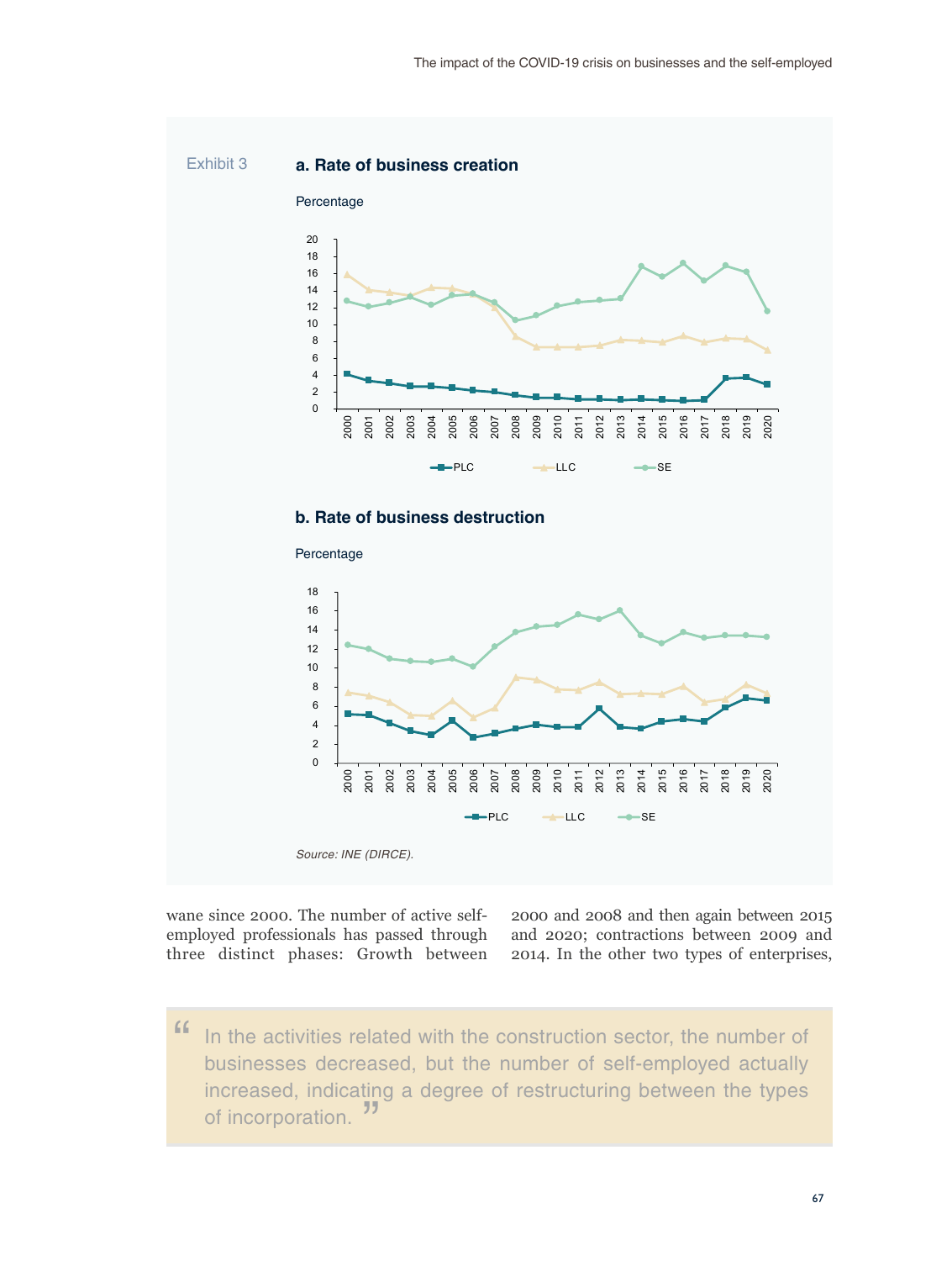

data reveal growth in the number of active companies between 2000 and 2008, followed by a period of stabilisation.

### Disaggregated analysis

Table 2 presents the 10 NACE economic activities with the highest number of businesses for the three main forms of incorporation: Self-employed professionals; public limited companies and limited liability companies. For each NACE activity presented, the table provides the number of businesses active as at December  $31^{st}$ , 2019, and December  $31^{st}$ ,

2020, along with the percentage change. Given that some of the activities encompass more than one type of business, the statistics are presented side by side to facilitate the comparison. The last row of the table provides the percentage that the businesses belonging to the 10 activities selected represent in relation to the total number of businesses.

As the analysis shows, there are four lines of activity with all three forms of incorporation: Construction of buildings, specialised construction activities, wholesale trade and

# Table 2 **Economic activities with the highest number of businesses, by form of incorporation**

|                                            | Self employed   |        |               |       | Public limited companies |               | Limited liability companies |         |          |  |
|--------------------------------------------|-----------------|--------|---------------|-------|--------------------------|---------------|-----------------------------|---------|----------|--|
| <b>NACE activity</b>                       | 2019            | 2020   | $Chg.$ $(\%)$ | 2019  | 2020                     | $Chg.$ $(\%)$ | 2019                        | 2020    | Chg. (%) |  |
| 10. Food products                          |                 |        |               | 1.710 | 1.644                    | $-3.9$        |                             |         |          |  |
| 25. Manufacture of metal<br>products       |                 |        |               | 1.780 | 1.690                    | $-5.1$        |                             |         |          |  |
| 41. Construction of buildings              | 85.544          | 87.582 | 2.4           | 7,209 | 6,645                    | $-7.8$        | 120,236                     | 115,675 | $-3.8$   |  |
| 43. Specialised construction<br>activities | 109.924 111.839 |        | 1.7           | 2.027 | 1.851                    | $-8.7$        | 62,732                      | 62.225  | $-0.8$   |  |

# of businesses and change in %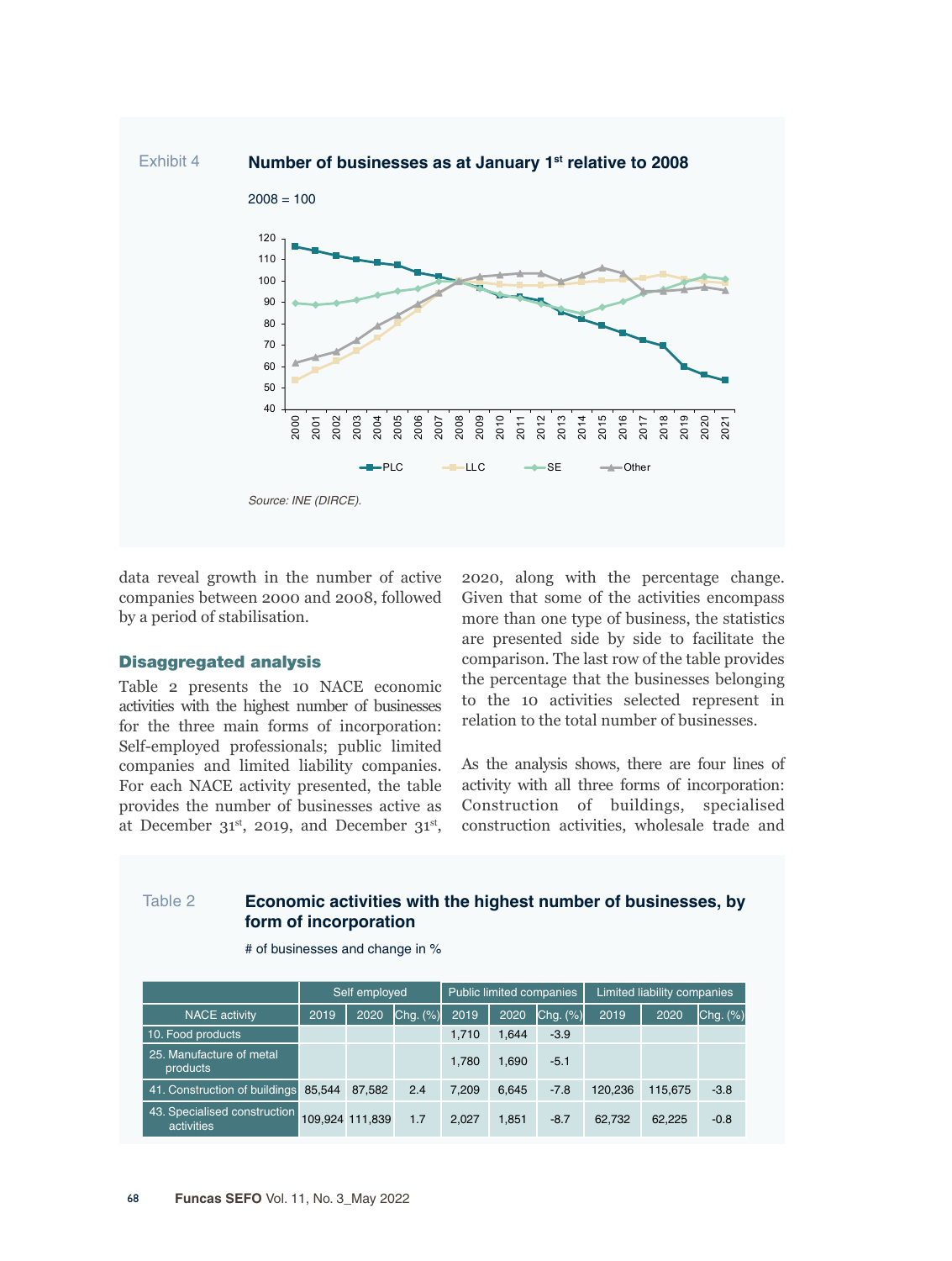## Table 2 **Economic activities with the highest number of businesses, by form of incorporation**

# of businesses and change in %

#### **Continued**

|                                                            | Self employed |                 |          |       | Public limited companies |               | Limited liability companies |         |               |  |
|------------------------------------------------------------|---------------|-----------------|----------|-------|--------------------------|---------------|-----------------------------|---------|---------------|--|
| <b>NACE</b> activity                                       | 2019          | 2020            | Chg. (%) | 2019  | 2020                     | $Chg.$ $(\%)$ | 2019                        | 2020    | $Chg.$ $(\%)$ |  |
| 45. Sale and repair of motor<br>vehicles                   |               |                 |          | 1,896 | 1,773                    | $-6.5$        | 32,115                      | 31,858  | $-0.8$        |  |
| 46. Wholesale trade                                        | 73,749        | 71,356          | $-3.2$   | 9,650 | 9,174                    | $-4.9$        | 122,831                     | 121,482 | $-1.1$        |  |
| 47. Retail trade                                           |               | 304,083 298,170 | $-1.9$   | 3,642 | 3,427                    | $-5.9$        | 104,944                     | 103,479 | $-1.4$        |  |
| 49. Land transport and<br>transport via pipelines          |               | 131,443 131,311 | $-0.1$   |       |                          |               | 31,067                      | 30,310  | $-2.4$        |  |
| 52. Warehousing and<br>support activities                  |               |                 |          | 1,402 | 1,350                    | $-3.7$        |                             |         |               |  |
| 55. Accommodation                                          |               |                 |          | 1,414 | 1,394                    | $-1.4$        |                             |         |               |  |
| 68. Real estate activities                                 |               |                 |          | 6,939 | 6,887                    | $-0.7$        | 101,015                     | 102,677 | 1.6           |  |
| 69. Legal and accounting<br>activities                     |               | 109,318 106,737 | $-2.4$   |       |                          |               | 45,372                      | 45,375  | 0.0           |  |
| 71. Architectural and<br>engineering activities            | 67,756        | 65,063          | $-4.0$   |       |                          |               | 35,749                      | 35,489  | $-0.7$        |  |
| 82. Office administrative<br>and support activities        |               |                 |          |       |                          |               | 42,978                      | 42,996  | 0.0           |  |
| 85. Education                                              | 76.722        | 74,013          | $-3.5$   |       |                          |               |                             |         |               |  |
| 86. Human health and<br>social work activities             |               | 131,275 128,297 | $-2.3$   |       |                          |               |                             |         |               |  |
| 96. Other personal service<br>activities                   |               | 114,129 116,076 | 1.7      |       |                          |               |                             |         |               |  |
| % of business represented                                  |               | 63              |          |       | 59                       |               |                             | 61      |               |  |
| $C_{\text{quasi}}$ $\text{IMF}$ $\text{IMD} \cap \text{F}$ |               |                 |          |       |                          |               |                             |         |               |  |

*Source: INE (DIRCE).*

retail trade. In the last two activities, the number of businesses in all three forms of incorporation decreased, with a noteworthy contraction in the number of public limited companies (business loss of between 5% and 6%). In the activities related with the construction sector, the situation is more nuanced – the number of businesses decreased (marked by contractions of around 8% or higher in the case of public limited companies), but the number of self-employed actually increased (by between 1.7% and 2.4%), indicating a degree of restructuring between the types of incorporation.

Meanwhile, in all of the top 10 activities carried on by public limited companies, the number of companies decreased, most intensely in the sectors related with construction, followed by the sale of motor vehicles. In the case of the top 10 activities performed by limited liability companies, the number of businesses declined in all instances (notably ground transportation, where the number of businesses contracted by 2.4%), except for those devoted to real estate activities (whose number increased by 1.6%). And in the case of the top 10 activities performed by self-employed professionals, the number of businesses active in activities related with construction increased, as already noted, as did the number of firms devoted to the provision of personal services (+1.7%).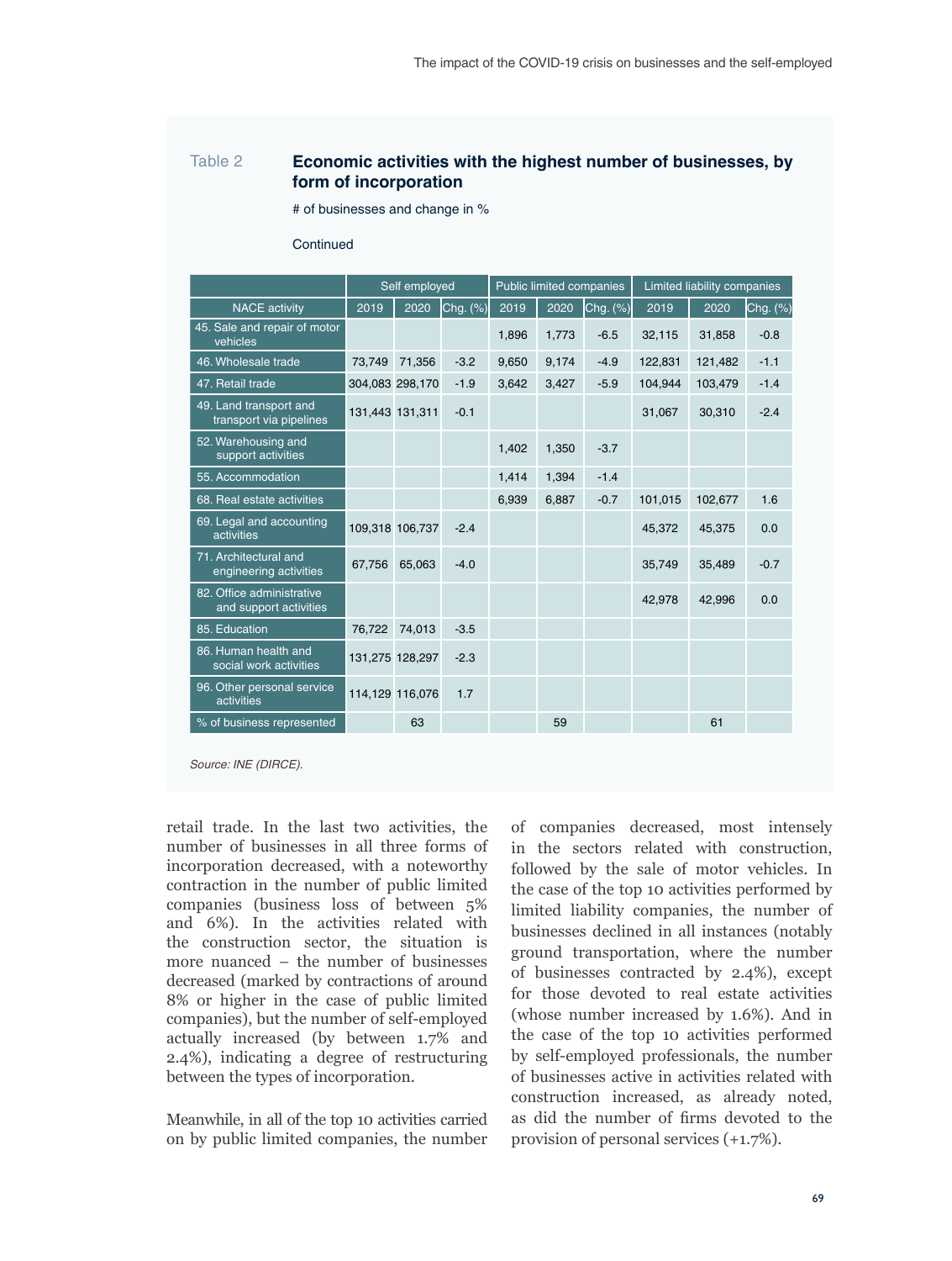# Table 3 **Economic activities registering the biggest increases in # of businesses, by form of incorporation**

|                                                                              | Self employed |               |          |       | <b>Public limited companies</b> |          | <b>Limited liability companies</b> |        |               |  |
|------------------------------------------------------------------------------|---------------|---------------|----------|-------|---------------------------------|----------|------------------------------------|--------|---------------|--|
| <b>NACE</b> activity                                                         | 2019          | 2020          | Chg. (%) | 2019  | 2020                            | Chg. (%) | 2019                               | 2020   | $Chg.$ $(\%)$ |  |
| 21. Manufacture of<br>pharmaceutical products                                |               |               |          | 117   | 119                             | 1.7      |                                    |        |               |  |
| 35. Electricity, gas, steam and<br>air conditioning supply                   | 845           | 910           | 7.7      |       |                                 |          |                                    |        |               |  |
| 42. Civil engineering                                                        |               |               |          |       |                                 |          | 1,839                              | 1,894  | 3.0           |  |
| 50. Water transport                                                          | 215           | 267           | 24.2     |       |                                 |          |                                    |        |               |  |
| 53. Legal and courier activities                                             |               | 17,469 24,454 | 40.0     |       |                                 |          | 2,361                              | 2,439  | 3.3           |  |
| 62. Computer programming,<br>consultancy and related<br>activities           |               |               |          |       |                                 |          | 17,405                             | 17.859 | 2.6           |  |
| 64. Financial service activities.<br>except insurance and<br>pension funding | 175           | 192           | 9.7      | 489   | 512                             | 4.7      | 1.986                              | 2,532  | 27.5          |  |
| 66. Activities auxiliary<br>to financial services                            |               |               |          | 865   | 882                             | 2.0      | 16.460                             | 17.145 | 4.2           |  |
| 68. Real estate activities                                                   |               |               |          | 6.939 | 6.887                           | $-0.7$   |                                    |        |               |  |
| 74. Other professional,<br>scientific and technical<br>activities            |               |               |          | 207   | 211                             | 1.9      |                                    |        |               |  |
| 87. Residential care activities                                              | 313           | 341           | 8.9      |       |                                 |          |                                    |        |               |  |
| Source: INE (DIRCE).                                                         |               |               |          |       |                                 |          |                                    |        |               |  |

# of businesses and change in %

The next two tables provide analogous analysis for the five NACE activities registering the biggest increases (Table 3) and the biggest decreases (Table 4) in the number of businesses between 2019 and 2020 for all three formats.

# Table 4 **Economic activities registering the biggest decreases in # of businesses, by form of incorporation**

| 2019 | 2020 |        | 2019          | 2020                                             |        | 2019                     | 2020          | Chg. (%)                    |
|------|------|--------|---------------|--------------------------------------------------|--------|--------------------------|---------------|-----------------------------|
|      |      |        |               |                                                  |        | 1,290                    | 1,238         | $-4.0$                      |
|      |      |        | 308           | 283                                              | $-8.1$ |                          |               |                             |
|      |      |        |               |                                                  |        | 2,785                    | 2,625         | $-5.7$                      |
| 221  | 201  | $-9.0$ |               |                                                  |        |                          |               |                             |
|      |      |        | Self employed | # of businesses and change in %<br>$Chg.$ $(\%)$ |        | Public limited companies | $ Chg. (\%) $ | Limited liability companies |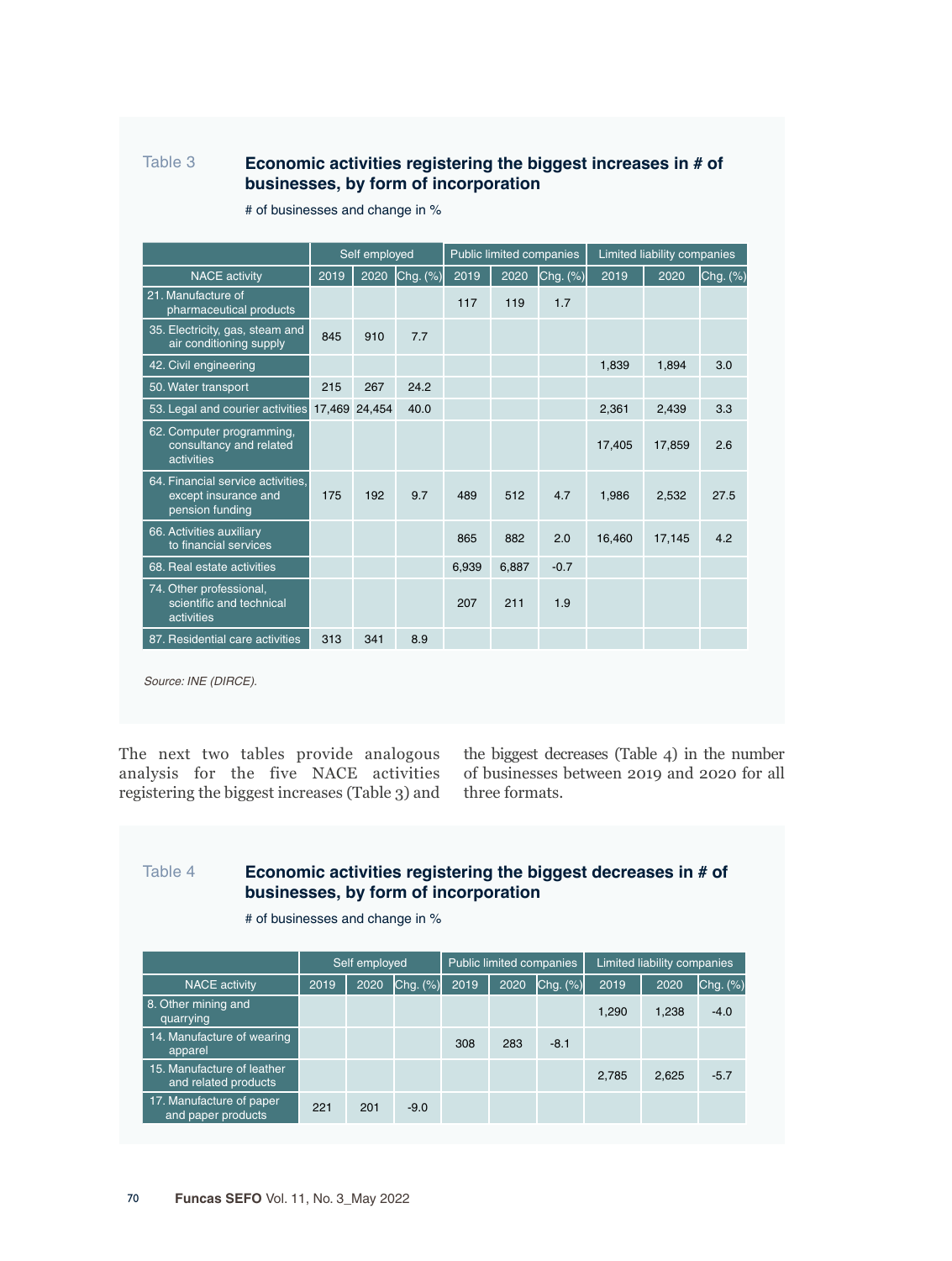## Table 4 **Economic activities registering the biggest decreases in # of businesses, by form of incorporation**

# of businesses and change in %

#### **Continued**

|                                                   | Self employed |       |              |       | <b>Public limited companies</b> |               | Limited liability companies |         |          |  |
|---------------------------------------------------|---------------|-------|--------------|-------|---------------------------------|---------------|-----------------------------|---------|----------|--|
| <b>NACE</b> activity                              | 2019          | 2020  | $Chg.$ $(%)$ | 2019  | 2020                            | $Chg.$ $(\%)$ | 2019                        | 2020    | Chg. (%) |  |
| 27. Manufacture of electrical<br>equipment        | 237           | 213   | $-10.1$      |       |                                 |               |                             |         |          |  |
| 30. Manufacture of other<br>transport equipment   |               |       |              | 113   | 102                             | $-9.7$        |                             |         |          |  |
| 41. Construction of buildings                     |               |       |              |       |                                 |               | 120,236                     | 115,675 | $-3.8$   |  |
| 43. Specialised construction<br>activities        |               |       |              | 2,027 | 1,851                           | $-8.7$        |                             |         |          |  |
| 49. Land transport and<br>transport via pipelines |               |       |              | 1,293 | 1,176                           | $-9.0$        |                             |         |          |  |
| 60. Programming and<br>broadcasting activities    | 234           | 206   | $-12.0$      |       |                                 |               |                             |         |          |  |
| 77. Rental and leasing<br>activities              | 6,988         | 6,577 | $-5.9$       |       |                                 |               |                             |         |          |  |
| 79. Travel agency, tour<br>operator activities    | 7,407         | 6,535 | $-11.8$      |       |                                 |               | 6,208                       | 5,759   | $-7.2$   |  |
| 80. Security and<br>investigation activities      |               |       |              | 196   | 174                             | $-11.2$       |                             |         |          |  |
| 91. Cultural activities                           |               |       |              |       |                                 |               | 1.307                       | 1,251   | $-4.3$   |  |

*Source: INE (DIRCE).*

As shown by both analyses, there are very few activities with all three forms of incorporation. In the case of the self-employed, the activities registering the strongest growth in the number of businesses were postal and courier activities (+40%) and water transportation (+24%), while the sectors registering the greatest business destruction were travel agencies and radio and television programming and broadcasting activities (-12% in both instances).

In the case of the public limited companies, the bright spots within the overall negative panorama were financial services (4.7%) and auxiliary financial services (2.0%), as well as other professional and scientific activities (growth of close to 2%). The areas that lost the highest number of public limited companies were security and investigation activities (-11.2%) and the manufacture of other transport equipment (-9.7%).

Lastly, turning to the universe of limited liability companies, it is worth highlighting the growth in the number of firms in the financial services sector (+27.5%), well above that sustained in any other sector, and the

" In the case of the public limited companies, the bright spots within the overall negative panorama were financial services (4.7%) and auxiliary financial services (2.0%), as well as other professional and scientific activities (growth of close to 2%). "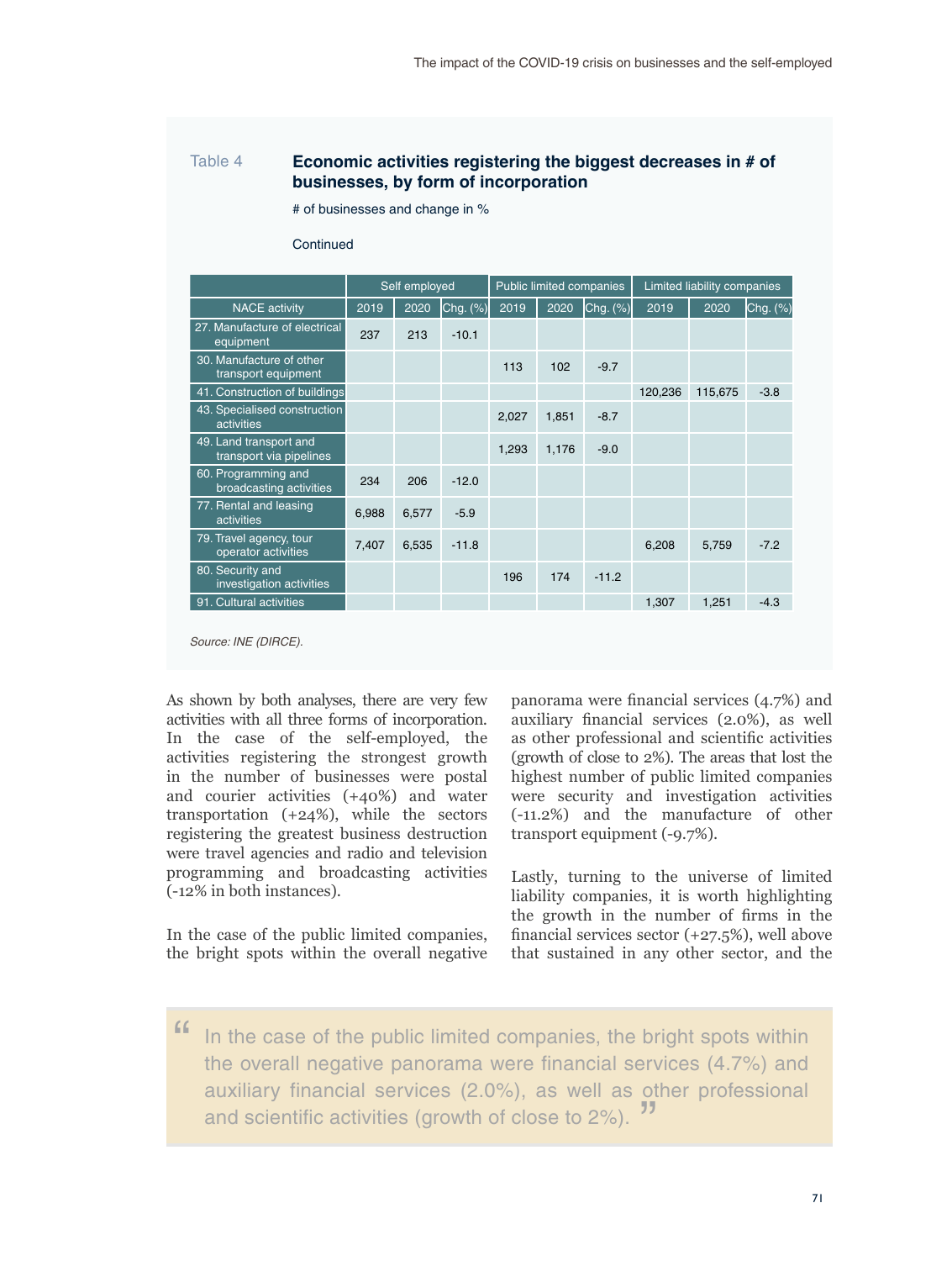decrease in the number of travel agencies (loss of companies of 7.2%) and companies in the leather and footwear industry (business destruction of 5.7%).

## **Conclusions**

This paper documents some of the main changes in the business fabric in Spain as a result of the COVID crisis, using data that run until year-end 2020. Spain created over 100,000 fewer businesses in 2020 than in 2019, a reduction of close to 24%. Business creation slowed in all the main legal forms of incorporation. However, judging by the available data, the pace of business destruction did not increase commensurably and in some forms of incorporation, the pace of destruction actually narrowed. Insofar as it is likely that not all of the effects of the health crisis will have materialised by the end of 2020, we will have to continue to analyse these trends in order to fully assess the impact of the COVID crisis. It is also worth recalling that the immediate impacts of the COVID crisis may have been absorbed initially, as intended, by means of the special employment support measures such as the furlough scheme (Malo, 2021; Torres and Fernandez, 2021a, 2021b), rather than via business destruction.

This analysis also documents a trend already observed before the pandemic (Xifré, 2019): The most dynamic form of incorporation changed in 2008, from limited liability company to self-employment.

Regardless, in order to tackle the possible deterioration in business creation dynamics as a result of the COVID crisis, a situation that could be exacerbated by Russia's invasion of Ukraine, it will be necessary to take measures to foster business creation and entrepreneurship. The contributions made recently in this same publication (Huerta Arribas, Novales Cinca, Salas Fumás, 2021) are relevant in that respect and focus on reducing the internal costs or other obstacles that limit business growth and curtail business creation. To cite a few, those measures include: Resolving the financing issues facing opportunity-driven start-ups; shoring up the technology innovation and knowledgesharing system; and designing public policies targeted at pushing disruptive innovation.

## References

Huerta Arribas, E., Novales Cinca, A. and Salas Fumás, V. (2021). Stimulating business creation: Analysis and proposals. *Spanish Economic and Financial Outlook,* Vol. 10(3), May. [http://www.](http://www.sefofuncas.com/The-impact-of-the-pandemic-on-Spains-businesses/Stimulating-business-creation-Analysis-and-proposals) [sefofuncas.com/The-impact-of-the-pandemic-on-](http://www.sefofuncas.com/The-impact-of-the-pandemic-on-Spains-businesses/Stimulating-business-creation-Analysis-and-proposals)[Spains-businesses/Stimulating-business-creation-](http://www.sefofuncas.com/The-impact-of-the-pandemic-on-Spains-businesses/Stimulating-business-creation-Analysis-and-proposals)[Analysis-and-proposals](http://www.sefofuncas.com/The-impact-of-the-pandemic-on-Spains-businesses/Stimulating-business-creation-Analysis-and-proposals)

Malo, M. A. (2021). El empleo en España durante la pandemia de la COVID-19 [Employment in Spain during the Covid-19 pandemic]. *Panorama Social,*  No. 33, pp. 55-73.

Torres, R. and Fernández, M. J. (2021a). Spanish economy in recovery mode: Opportunities and challenges. *Spanish Economic and Financial Outlook,* Vol. 10(4), July. [http://www.sefofuncas.](http://www.sefofuncas.com/Spains-outlook-for-pandemic-recovery-Areas-of-outperformance-and-pending-challenges/The-Spanish-economy-in-recovery-mode-Opportunities-and-challenges) [com/Spains-outlook-for-pandemic-recovery-](http://www.sefofuncas.com/Spains-outlook-for-pandemic-recovery-Areas-of-outperformance-and-pending-challenges/The-Spanish-economy-in-recovery-mode-Opportunities-and-challenges)[Areas-of-outperformance-and-pending](http://www.sefofuncas.com/Spains-outlook-for-pandemic-recovery-Areas-of-outperformance-and-pending-challenges/The-Spanish-economy-in-recovery-mode-Opportunities-and-challenges)[challenges/The-Spanish-economy-in-recovery](http://www.sefofuncas.com/Spains-outlook-for-pandemic-recovery-Areas-of-outperformance-and-pending-challenges/The-Spanish-economy-in-recovery-mode-Opportunities-and-challenges)[mode-Opportunities-and-challenges](http://www.sefofuncas.com/Spains-outlook-for-pandemic-recovery-Areas-of-outperformance-and-pending-challenges/The-Spanish-economy-in-recovery-mode-Opportunities-and-challenges)

Torres, R. and Fernández, M. J. (2021b). La estrategia de contención del impacto social de la crisis: resultados y desafíos [The strategy for containing the social impact of the crisis: Results and challenges]. *Panorama Social,* No. 33 (June).

Torres, R. and Fernández, M. J. (2022). The conflict in Ukraine and the Spanish economy. *Spanish Economic and Financial Outlook,* Vol. 11(2), March. [http://www.sefofuncas.com/The-war-in-](http://www.sefofuncas.com/The-war-in-Ukraine-and-implications-for-Spain/The-conflict-in-Ukraine-and-the-Spanish-economy)[Ukraine-and-implications-for-Spain/The-conflict](http://www.sefofuncas.com/The-war-in-Ukraine-and-implications-for-Spain/The-conflict-in-Ukraine-and-the-Spanish-economy)[in-Ukraine-and-the-Spanish-economy](http://www.sefofuncas.com/The-war-in-Ukraine-and-implications-for-Spain/The-conflict-in-Ukraine-and-the-Spanish-economy)

Xifré, R. (2016). Spain's business landscape: Structure, recent developments and remaining challenges. *Spanish Economic and Financial Outlook,* Vol. 5(3), May. [https://www.funcas.](https://www.funcas.es/wp-content/uploads/Migracion/Articulos/FUNCAS_SEFO/025art06.pdf) [es/wp-content/uploads/Migracion/Articulos/](https://www.funcas.es/wp-content/uploads/Migracion/Articulos/FUNCAS_SEFO/025art06.pdf) [FUNCAS\\_SEFO/025art06.pdf](https://www.funcas.es/wp-content/uploads/Migracion/Articulos/FUNCAS_SEFO/025art06.pdf)

Xifré, R. (2021). Business demographics post-Covid: An initial assessment. *Spanish Economic and Financial Outlook,* Vol. 10(3), May. [http://](http://www.sefofuncas.com/The-impact-of-the-pandemic-on-Spains-businesses/Spains-business-demographics-post-COVID-19-An-initial-assessment) [www.sefofuncas.com/The-impact-of-the](http://www.sefofuncas.com/The-impact-of-the-pandemic-on-Spains-businesses/Spains-business-demographics-post-COVID-19-An-initial-assessment)[pandemic-on-Spains-businesses/Spains-business](http://www.sefofuncas.com/The-impact-of-the-pandemic-on-Spains-businesses/Spains-business-demographics-post-COVID-19-An-initial-assessment)[demographics-post-COVID-19-An-initial](http://www.sefofuncas.com/The-impact-of-the-pandemic-on-Spains-businesses/Spains-business-demographics-post-COVID-19-An-initial-assessment)[assessment](http://www.sefofuncas.com/The-impact-of-the-pandemic-on-Spains-businesses/Spains-business-demographics-post-COVID-19-An-initial-assessment)

Xifré, R. (2019). Business dynamism in Spain: Recent trends and outlook. *Spanish Economic and Financial Outlook,* Vol. 8(4), July. [https://](https://www.funcas.es/wp-content/uploads/Migracion/Articulos/FUNCAS_SEFO/044art08.pdf)